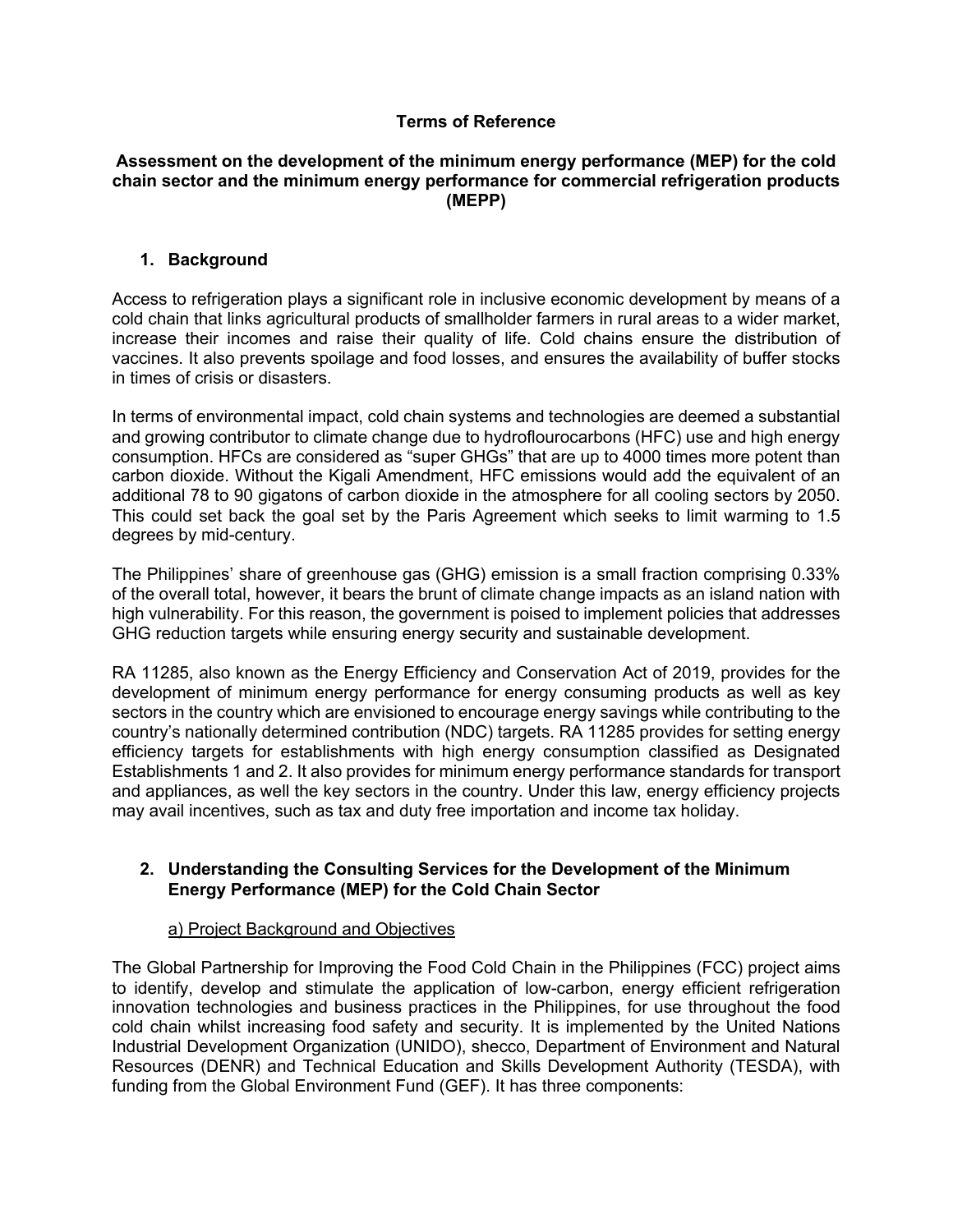(i) policy and regulatory assessment on the use of low carbon and energy efficient technology within the food CC

(ii) awareness and capacity building on the use of energy efficient, climate friendly and safe alternatives in the food CC

(iii) technology transfer and establish partnerships among key stakeholders.

The Proiect collaborates with the Department of Energy - Energy Utilization and Management Bureau (DOE-EUMB) to promote energy efficiency in the cold chain industry through its support for the development of the minimum energy performance (MEP) for cold storage facilities and minimum energy performance for commercial refrigeration products (MEPP).

## b) Proposed Activities and Scope of Work

**Proposed Activities.** The implementation of project activities shall be for a period of five (5) months from contract signing. The activities will cover primary and secondary data gathering, technical working group meetings and validation workshops. The consultant is expected to coordinate with UNIDO, the Department of Energy (DOE) and the National Cold Chain Committee on the primary and secondary data requirements and other activities within the scope of this terms of reference. Collaboration, ownership, and knowledge development are inherent features of the project and relative to this, the consultant is expected to work closely with the technical working group to ensure that they are involved, and to facilitate transfer of knowledge to the concerned agency and its staff by engaging counterparts in concerned project activities through various modalities (e.g. mentoring, coaching, etc.) such that lessons are institutionalized. Upon engagement and prior to undertaking any activity, the consultant is expected to submit an Inception Report describing in detail its proposed Methodology, Work Plan and Schedule, among others.

**Scope of Work:** The assessment will cover two (2) components: 1) Cost-benefit analysis on the development of the minimum energy performance (MEP) for the cold chain sector; and, 2) Institutional and political assessment on the development of the minimum energy performance policy for the cold chain sector and the minimum energy performance for commercial refrigeration products (MEPP). Component 1 will be conducted by an external consultant, while Component 2 will be conducted by the FCC project team through UNIDO. The tasks of the Consultant and the project team will be done in a parallel timeframe and they are expected to work together in terms of coordination, data gathering and scheduling of activities. At the minimum, the Consultant and the FCC project team are expected to deliver the following.

1) Cost-benefit analysis on the development of the minimum energy performance (MEP) for the cold chain sector.

- Energy and refrigerant baseline scenario analysis of the cold chain sector
	- o Gather data, varying from the comprehensive to the inferred/anecdotal, on current energy consumption levels and refrigerant use of industrial (e.g. cold storages), commercial (e.g. reach-in coolers, refrigerated cabinet displays, chillers) and transport refrigeration (e.g. refrigerated vans, refrigerated containers) systems in Philippine setting
	- $\circ$  Gather global data and international benchmarks of cold chain (industrial, commercial and transport) technologies with higher energy efficiency and lower GHG emissions
- Energy efficiency and low-GWP pathways for the cold chain sector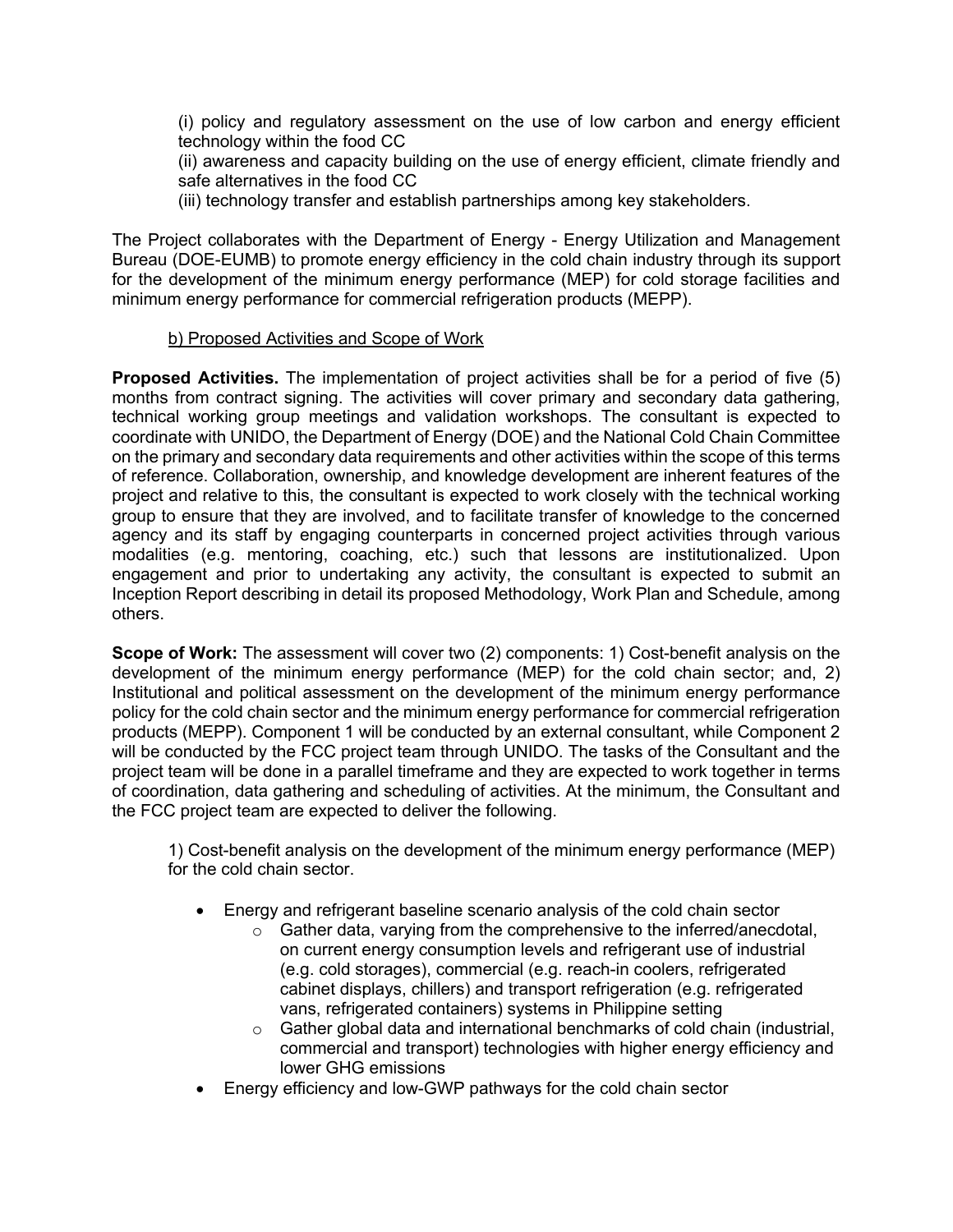- $\circ$  Identify energy efficiency and low-global warming potential (GWP) design options for industrial, commercial and transport refrigeration and their expected incremental costs and energy savings
- o Develop models that can be used to project energy impacts associated with varying efficiency scenarios in industrial, commercial and transport refrigeration
- Determine the total national costs and benefits including both financial benefits, energy savings and environmental benefits (e.g. greenhouse gas reduction in energy and refrigerant use).
- Recommendations for the TWG on the minimum energy performance (MEP) for: 1) industrial refrigeration (e.g. cold storages); 2) commercial refrigeration (e.g. reach-in coolers, refrigerated cabinet displays, chillers); and, 3) transport refrigeration (e.g. refrigerated vans, refrigerated containers)

2) Institutional and political assessment on the development of policy instruments for the minimum energy performance (MEP) for the cold chain sector and the minimum energy performance for commercial refrigeration products (MEPP).

- Institutional capacity assessment
	- o Review the institutions that will implement the policy instruments for the MEP for cold storage facilities and the MEPP (e.g reviewing relevant aspects of their rules, procedures, capacity resources, interagency relations, issues and challenges in previous program implementation)
	- o Review the ongoing support to strengthen implementing institutions
	- o Document capacity gaps identified based on a diagnostic and capacity assessment and recommend capacity building and training for implementing institutions
- Political economy analysis
	- o Map the actors involved in policy implementation
	- o Analyze political economy in terms of implementing MEP for the cold chain sector and the MEPP.
- Recommendations for the TWG on ways forward with the policy development

## **3. Activities and deliverables**

The table below presents the general design of the scoping study with an indicative timeline of 20 weeks (5 months).

| <b>Key Activities/ Steps</b>                                                                                                 | <b>Methodology</b>                        | <b>Expected</b><br><b>Outputs</b> | <b>Timelines</b> |
|------------------------------------------------------------------------------------------------------------------------------|-------------------------------------------|-----------------------------------|------------------|
| 1. Cost and benefit analysis on the development of the minimum energy<br>performance policy (MEPP) for the cold chain sector |                                           |                                   |                  |
| 1.1 Preparation of inception<br>report and data collection tools<br>(e.g. survey forms, interview<br>guides, etc.)           | - desk research<br>- virtual meeting      | Inception report                  | Week 1-2         |
| 1.2. Presentation and<br>validation of the inception<br>report, methodology and data<br>collection tools with the TWG        | - online/face-to-<br>face TWG<br>meetings |                                   | Week 3           |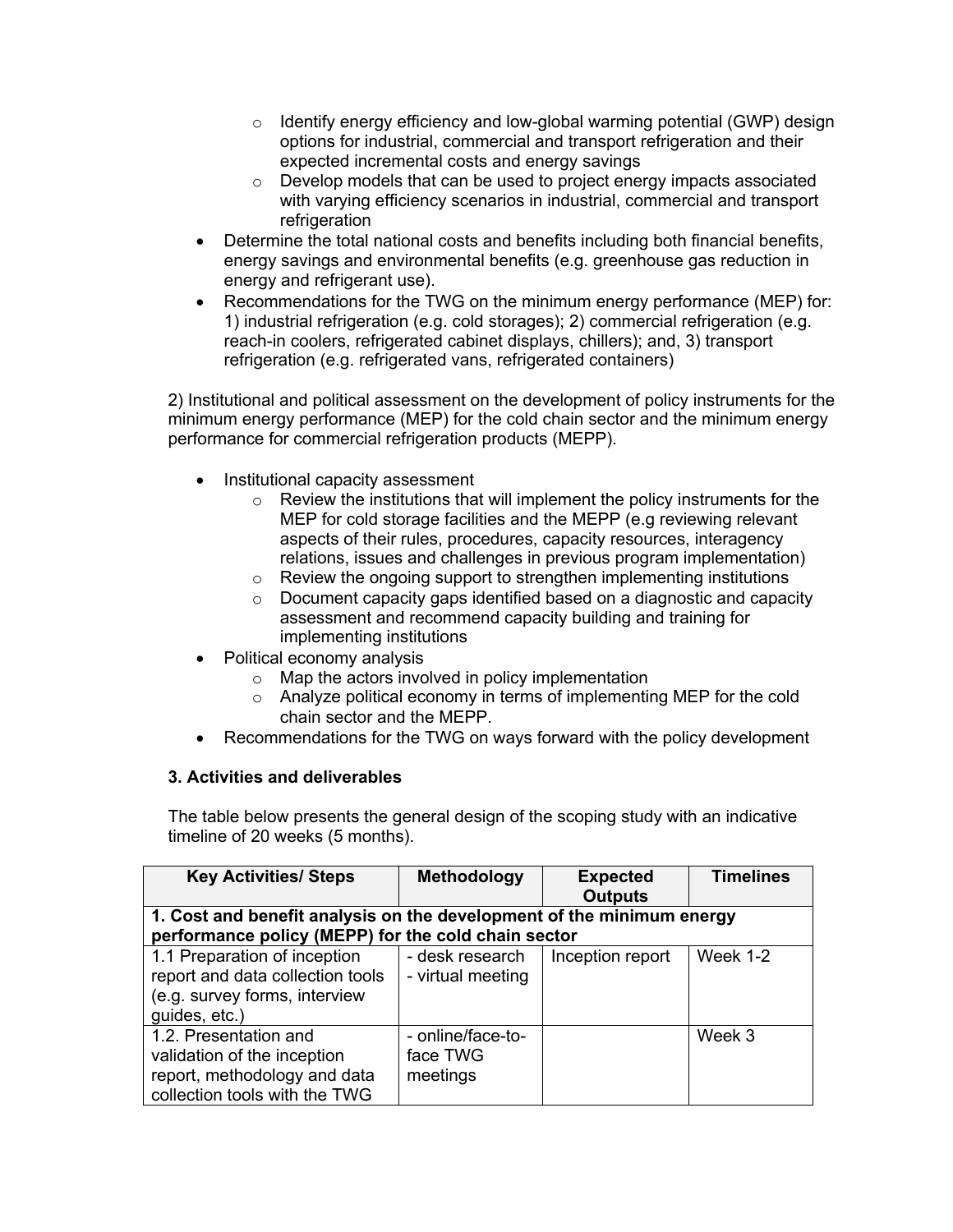| <b>Key Activities/ Steps</b>                                                                                                                                                                                                                                                                                                                                                                                                  | <b>Methodology</b>                                                                                      | <b>Expected</b><br><b>Outputs</b>          | <b>Timelines</b>  |
|-------------------------------------------------------------------------------------------------------------------------------------------------------------------------------------------------------------------------------------------------------------------------------------------------------------------------------------------------------------------------------------------------------------------------------|---------------------------------------------------------------------------------------------------------|--------------------------------------------|-------------------|
| 1.3. Data gathering                                                                                                                                                                                                                                                                                                                                                                                                           | - desk research<br>- emails<br>- phone/video<br>calls<br>- face-to-face<br>meetings<br>- online surveys |                                            | <b>Week 4-10</b>  |
| 1.4. Preparation of the draft<br>assessment report containing:<br>1) Energy baseline scenario<br>analysis of the cold chain<br>sector; 2) Energy efficiency<br>and low-GWP pathways for the<br>cold chain sector; 3) Total<br>national costs and benefits;<br>and, 4) Recommendations for<br>the TWG on the minimum<br>energy performance (MEP) for<br>industrial, commercial<br>refrigeration and transport<br>refrigeration | - desk research                                                                                         | <b>Draft</b><br>assessment<br>report       | <b>Week 10-14</b> |
| 1.5 Coaching and mentoring<br>session on CBA                                                                                                                                                                                                                                                                                                                                                                                  | - online/face-to-<br>face TWG<br>meetings                                                               | Documentation                              | <b>Week 12-14</b> |
| 1.6. Presentation and<br>validation of the assessment<br>report with the TWG                                                                                                                                                                                                                                                                                                                                                  | - online/face-to-<br>face TWG<br>meetings                                                               |                                            | Week 15           |
| 1.7. Revisions based on TWG<br>comments and submission of<br>the final draft assessment<br>report                                                                                                                                                                                                                                                                                                                             | - email                                                                                                 | <b>Final draft</b><br>assessment<br>report | Week 20           |
| 2. Institutional and political assessment on the development of the minimum<br>energy performance policy (MEPP) for the cold chain sector and the minimum<br>energy performance (MEPS) for commercial refrigeration products report                                                                                                                                                                                           |                                                                                                         |                                            |                   |
| 2.1 Preparation of inception<br>report and data collection tools                                                                                                                                                                                                                                                                                                                                                              | - face to face/<br>virtual meeting                                                                      |                                            | Week 1-2          |
| 2.2 Presentation and validation<br>of the inception report and<br>methodology with the TWG                                                                                                                                                                                                                                                                                                                                    | - emails<br>- virtual meeting<br>- phone calls                                                          |                                            | Week 3            |
| 2.3. Data gathering                                                                                                                                                                                                                                                                                                                                                                                                           | - desk research<br>- emails<br>- phone/video<br>calls                                                   |                                            | <b>Week 4-10</b>  |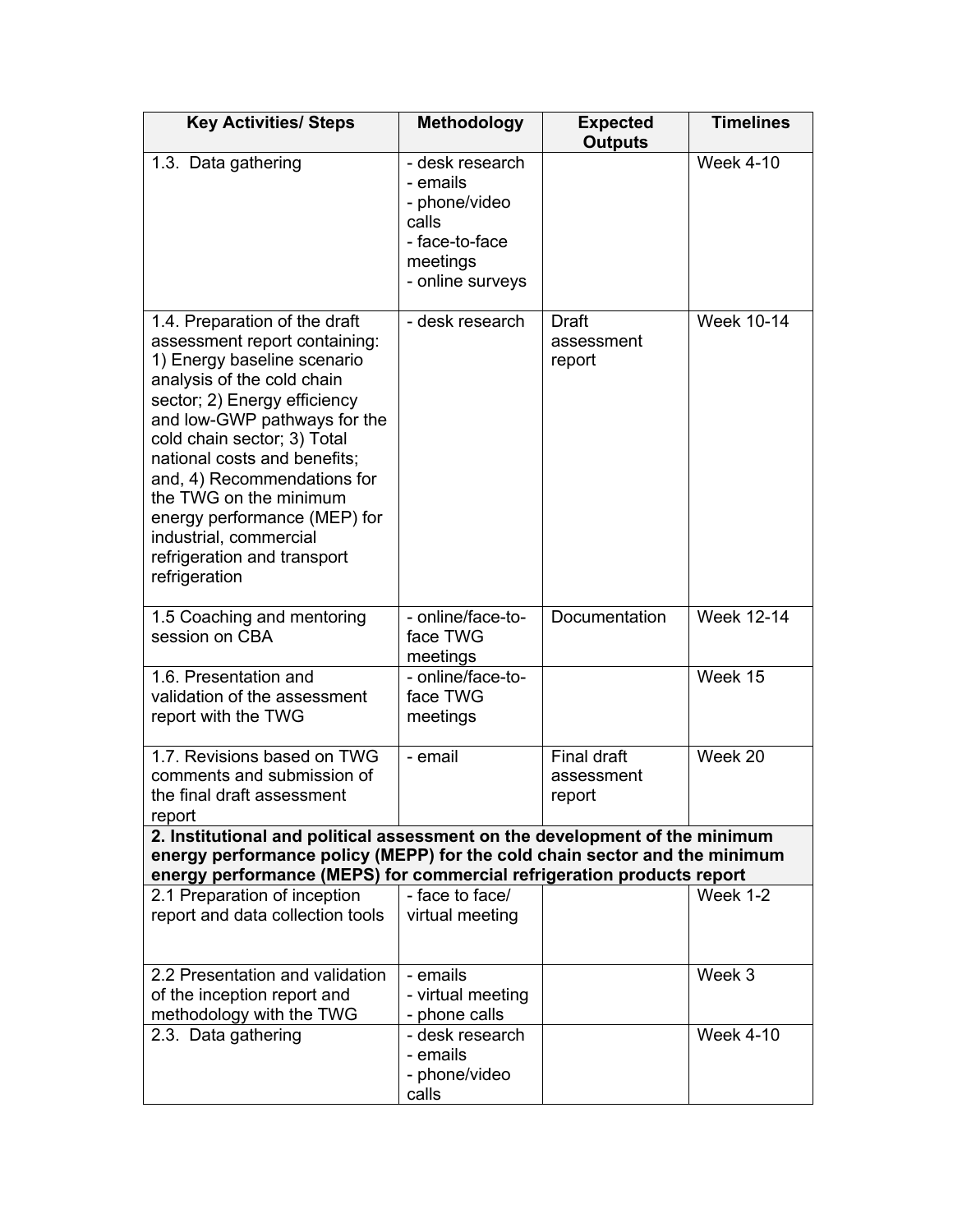| <b>Key Activities/ Steps</b>                                                                      | Methodology                                    | <b>Expected</b><br><b>Outputs</b>    | <b>Timelines</b>  |
|---------------------------------------------------------------------------------------------------|------------------------------------------------|--------------------------------------|-------------------|
|                                                                                                   | - face-to-face<br>meetings<br>- online surveys |                                      |                   |
| 2.3 Preparation of the draft<br>institutional and political<br>assessment report                  | - desk research                                | <b>Draft</b><br>assessment<br>report | <b>Week 10-14</b> |
| 1.5. Presentation and<br>validation of the assessment<br>report with the TWG                      | - online/face-to-<br>face TWG<br>meetings      |                                      | Week 15           |
| 1.6. Revisions based on TWG<br>comments and submission of<br>the final draft assessment<br>report | - email                                        | Draft<br>assessment<br>report        | Week 20           |

# **4. Deliverables and Timing of Submission**

| <b>ACTIVITY</b>                                                                                                                                                                                                                                                          | <b>DUE DATE</b> | <b>DELIVERABLE</b>                                                                          |
|--------------------------------------------------------------------------------------------------------------------------------------------------------------------------------------------------------------------------------------------------------------------------|-----------------|---------------------------------------------------------------------------------------------|
| Workplan preparation                                                                                                                                                                                                                                                     | April 15, 2022  | Work plan detailing<br>methodology, list of respondents<br>and schedule of data gathering   |
| Development of inception report                                                                                                                                                                                                                                          | April 15, 2022  | Inception report                                                                            |
| Preparation of the draft cost and<br>benefit analysis on the development<br>of the minimum energy performance<br>policy (MEP) for the cold chain<br>sector                                                                                                               | July 8, 2022    | Draft report                                                                                |
| Coaching session on CBA                                                                                                                                                                                                                                                  | July 8, 2022    | Documentation                                                                               |
| Preparation of the draft institutional<br>and political assessment on the<br>development of the minimum energy<br>performance policy (MEPP) for the<br>cold chain sector and the minimum<br>energy performance (MEPS) for<br>commercial refrigeration products<br>report | July 8, 2022    | Draft report                                                                                |
| Final report                                                                                                                                                                                                                                                             | July 30, 2022   | Final report with annexes<br>including raw data and<br>documentation of coaching<br>session |

# **5. Acceptance Criteria of Deliverables**

1. Work plan and data gathering tools are manageable and realistic with a reasonable timeline for activities.